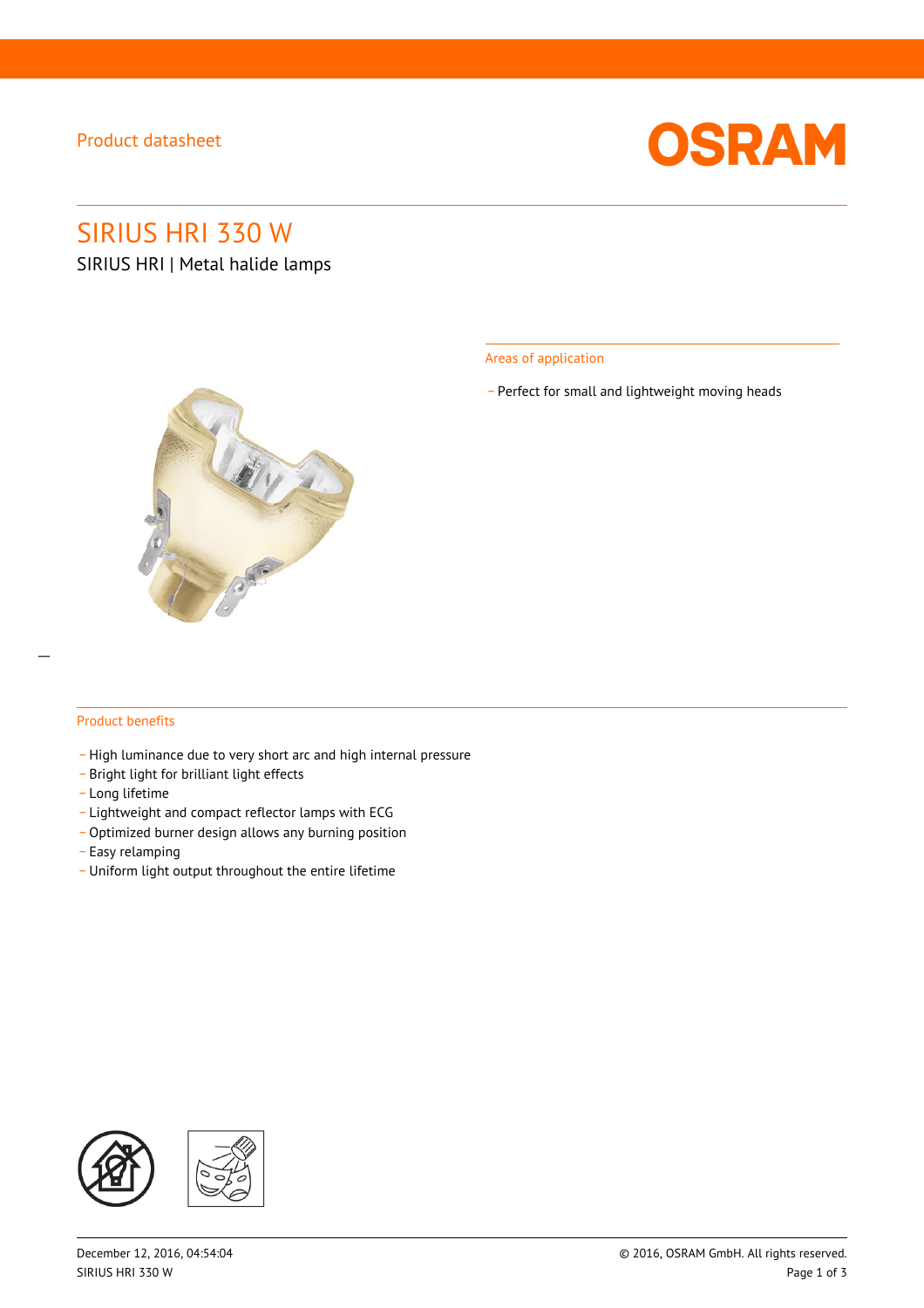# Product datasheet

### Technical data

### **Electrical data**

| <b>Nominal wattage</b> | 330.00 W |
|------------------------|----------|
| <b>Nominal current</b> | א ר      |

### **Photometrical data**

| <b>Nominal luminous flux</b> | 12000 lm |  |
|------------------------------|----------|--|
| Color temperature            | 7400 K   |  |
| Color rendering index Ra     | 71       |  |

## **Dimensions & weight**



| <b>Diameter</b> | 58.0 mm          |
|-----------------|------------------|
| Length          | 66.0 mm          |
| Arc length      | $1.0 \text{ mm}$ |

### **Lifespan**

| Lifespan                | 1500 h |  |
|-------------------------|--------|--|
| <b>Capabilities</b>     |        |  |
| <b>Burning position</b> | Anv    |  |